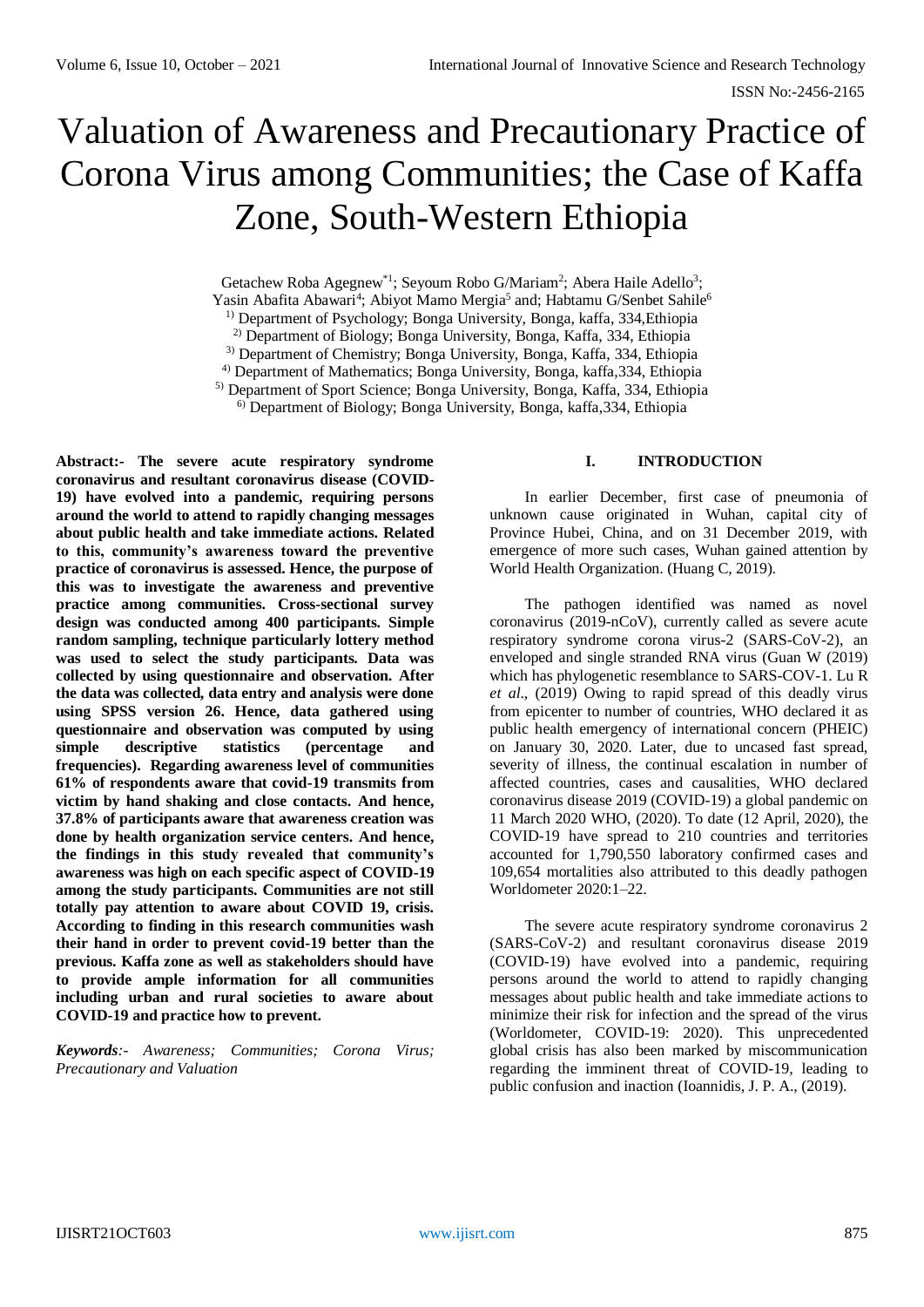COVID-19 transmits from person to person by droplets when an infected person sneezes and by direct contact and the virus has an incubation period of 4-14 days (CDC:( 2020). Elderly and patients who suffered with chronic medical conditions like diabetes and cardiovascular diseases are more likely to get severe infection. The main manifestations of COVID-19 are fever, dry cough, dyspnea, myalgia, fatigue, hypolymphaemia, and radiographic evidence of pneumonia. Complications (e.g., acute respiratory distress syndrome (ARDS), arrhythmia, shock, acute cardiac injury, secondary infection, and acute kidney injury) and death may occur in severe cases Lei S et al. (2020). Presently, no antiviral therapy or vaccine is explicitly recommended for COVID-19 and implementation of preventive measures to control COVID-19 is the mainstay critical intervention. Bhagavathula AS, Aldhaleei WA, Rahmani J, Mahabadi MA, Bandari DK. (2020).

The COVID-19 symptoms can range from mild (or no symptoms) to severe illness and are mainly characterized by fever, dry cough, dyspnea, headache, sore throat and rhinorrhea and sometimes hemoptysis (Adhikari *et al.,* 2020, Cascella, Rajnik *et al.,* 2020). The main route of transmissions is close contact (about 6 feet or two arm lengths) with a person who has COVID-19, respiratory droplets when an infected person coughs, sneezes, or talks and touching a surface or object that has the virus on it, and then by touching mouth, nose, or eyes (Guo *et al.,* 2020).

The same factors that make individuals more vulnerable are also associated with reduced ability to access and understand health information, make well-informed decisions, and take optimal health-promoting actions a skill set commonly called "health literacy" (Wolf MS, Gazmararian JA, Baker DW 2005; Paasche-Orlow MK, Parker RM, Gazmararian JA, *et al.,* 2005). This is especially true when the health information itself is not timely, trusted, consistent, or actionable. Health literacy has emerged over the past 3 decades as one of the strongest psychosocial determinants of health, and it has also been shown to explain a range of health disparities by age, race/ ethnicity, and socioeconomic status (Mantwill S, Monestel-Uman<sup>o</sup>a S, Schulz PJ, 2015). Thus, in uncertain times like this, when the interpretation of critical and ever-changing public health messages is paramount, many vulnerable populations may be further marginalized by inadequate health communication, posing substantial risks to themselves and their communities. Literature suggests that lack of knowledge and misunderstandings among People and professionals leads to delayed diagnosis, spread of disease and poor infection control practice (Saqlain M., 2020).

The novel coronavirus (CoV) was initially identified in Wuhan, China, in December 2019 among a group of patients that presented with an unidentified form of viral pneumonia with common history of visiting a seafood market. (Zhu N. *et al*., 2020)

Ethiopia reported its first case of COVID-19 on March 13, 2020. (First Case of COVID-19 Confirmed in Ethiopia.). Since then, gradual increment in the number of cases has been reported by the ministry of health. In countries like Ethiopia, where low surveillance and laboratory capacity, scarcity of healthcare human resources, and inadequate financial capacity are defining features of the healthcare system, the outbreak of a cureless viral infection with no vaccine will have a devastating impact. (Nkengasong JN, Mankoula W. Looming, 2020). Due to this, limiting the rate and the extent of COVID-19 outbreak is the best strategy to minimize public health and socioeconomic impact of the pandemic in the country, and healthcare professionals play the central role. (Voo T, Capps B. 2010).

Many efforts have been made by the government of the country and the ministry of health in order to prevent the spread of the disease. Contagious transmission route of the disease made the Universities and schools to be closed; private worker and government employees were assigned to stay at home; transportation was stopped for shorter period and re allowed to work with 50% capacity. Marketing areas were redistributed; Universities and large hall, including Millennium halls were assigned to get ready COVID-19 patient treatment. All social media both private and government played an unquantifiable role to creating awareness. Kaffa zone is one of the zones found in southern regional state, indicates that there is opportunity for spreading of the disease.

To facilitate an urgent response to potential COVID-19 outbreak in Ethiopia, it is important to evaluate the awareness and preventive practice of health care workers who engage in the response against the outbreak. This study was launched to assess COVID-19-related awareness preventive practice among Kaffa zone south western Ethiopia. Hence, there are many chances such as social interaction among the people; daily transport which moves from central part of country, Addis Ababa to the area and it is also surrounded by other neighboring regions and zone. On the other hand, the extent of awareness, attitudes and effectiveness of preventive practice toward the disease, is not known. Many researches had been conducted on the novel Covid-19 by encompassing different variables; for example, Zelalem T, Malede, Y, Zenebe N and Akeberegn A, 2020 and Muhammad S *et.al.,* 2020 conducted research merely on the health professionals, but our research emphasizes on the community; beyond to this; the researchers collected data from different woredas where different social issues were taken such as ceremonies (funeral and wedding) were considered.

- $\triangleright$  How much of the member of the community do have awareness on coronavirus disease?
- $\triangleright$  What the awareness of community members aware coronavirus disease?
- $\triangleright$  What is the extent of corona virus preventive practices that were utilized in the study area?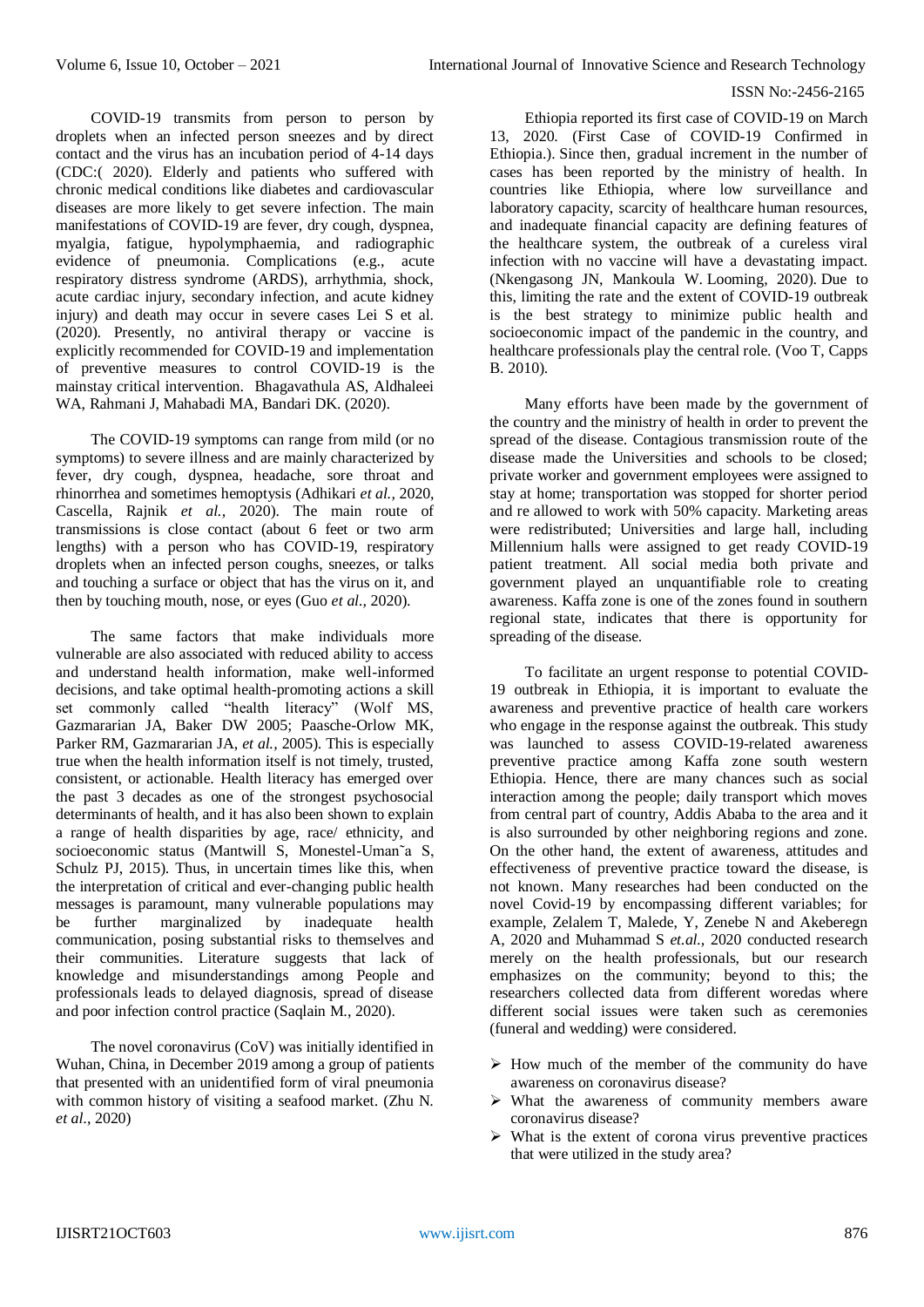#### **II. MATERIALS AND METHODS**

The study was carried out in Kaffa zone, southern nations, nationalities and people regional state, southwestern Ethiopia. The capital town of the zone, Bonga, is located 449 km southwest of Addis Ababa, capital city of Ethiopia. The name of the study area "Kaffa" is well known and is every day on the minds of the many people throughout the globe who savor the juice extracted from the berry of a plant which originally grew in Kaffa, coffee (Grühl, 1935). Kaffa zone is bordered by Oromiya region on the north, Semen Omo zone on the east, Debub Omo zone in south east, Bench Maji zone on south and south west and Shaka zone on the west. The zone is subdivided into 12 districts, namely Chena, Bitta, Gesha, Decha, Gimbo, Goba, Cheta, Gawata, Menjiyo, Saylem, Shishinda, Tello, and two administrations.

The Constraints that the researchers had faced during the time of conducting the study were so serious and be challenges to conduct research. The most limitation was that majority of participants need to hand shake and embrace the data collector, some other participants ask for financial support to give real information about what is asked, some participants who are aware about the transmission of covid-19 had denied to take the questionnaire and give the data because of the fear of contact with the other people because they have been aware that covid-19 transmits with contact, certain participants are not providing the answer for the question listed on the questionnaire i.e. there are incomplete answers etc.4

The study design for this study was cross-sectional survey design. This is preferred because the means that the researcher use to obtain data from participants was questionnaire and observation that was administered at one time to investigate the awareness and preventive practice of corona virus (covid-19). among communities; the case of Kaffa zone, south western Ethiopia.

Yamane (1967) was used to calculate sample sizes,  $n=$ 400. This formula was used to calculate the sample sizes at 95% confidence level and, e is the desired level of precision 0.05, total population

 $N = 874,716$  based on 2007 CSA data

$$
n = \frac{N}{1 + N(e)^2}
$$

The study population eligible for participation in this survey were two city administrations, (Bonga and Chena town) for their high traffic movements and three woredas Gimbo, Saylem and Addiyo for their boarder due there may be entry of patient or the disease. After selection of woredas two kebeles from each woreda and town administration had participated about 40 respondents were eligible by lottery method.

After the data was collected, data entry and analysis were done using SPSS version 26. Hence, data gathered using questionnaire and observation was computed by using simple descriptive statistics (percentage and frequencies).

| Table 1 Socio- Demographic Characteristics of the Respondents, N=400 |                |      |        |       |                 |
|----------------------------------------------------------------------|----------------|------|--------|-------|-----------------|
| Variables                                                            | Categories     | Male | Female | Total | Percent $(\% )$ |
| Sex                                                                  | Male/Female    | 296  | 104    | 400   | 100             |
| Age                                                                  | $<$ 30         | 75   | 31     | 106   | 27              |
|                                                                      | 31-45          | 161  | 49     | 210   | 52.5            |
|                                                                      | 46-60          | 49   | 20     | 69    | 17.25           |
|                                                                      | $60+$          | 1    | 4      | 15    | 3.75            |
| Educational status                                                   | 1-8            | 35   | 19     | 54    | 13.5            |
|                                                                      | $9 - 12$       | 52   | 29     | 81    | 20.25           |
|                                                                      | 12+            | 167  | 39     | 206   | 51.5            |
|                                                                      | Illiterate     | 42   | 17     | 59    | 14.75           |
| Work                                                                 | Private        | 94   | 48     | 142   | 35.5            |
|                                                                      | Gov.t employee | 202  | 56     | 258   | 64.5            |
| Religion                                                             | Orthodox       | 123  | 28     | 151   | 37.75           |
|                                                                      | Muslim         | 54   | 22     | 76    | 19              |
|                                                                      | Catholic       | 20   | 15     | 35    | 8.75            |
|                                                                      | Protestant     | 88   | 31     | 119   | 29.75           |
|                                                                      | Others         | 11   | 8      | 19    | 4.75            |
| Marital Status                                                       | Married        | 186  | 68     | 254   | 63.5            |
|                                                                      | Single         | 110  | 36     | 146   | 36.5            |

**III. RESULT**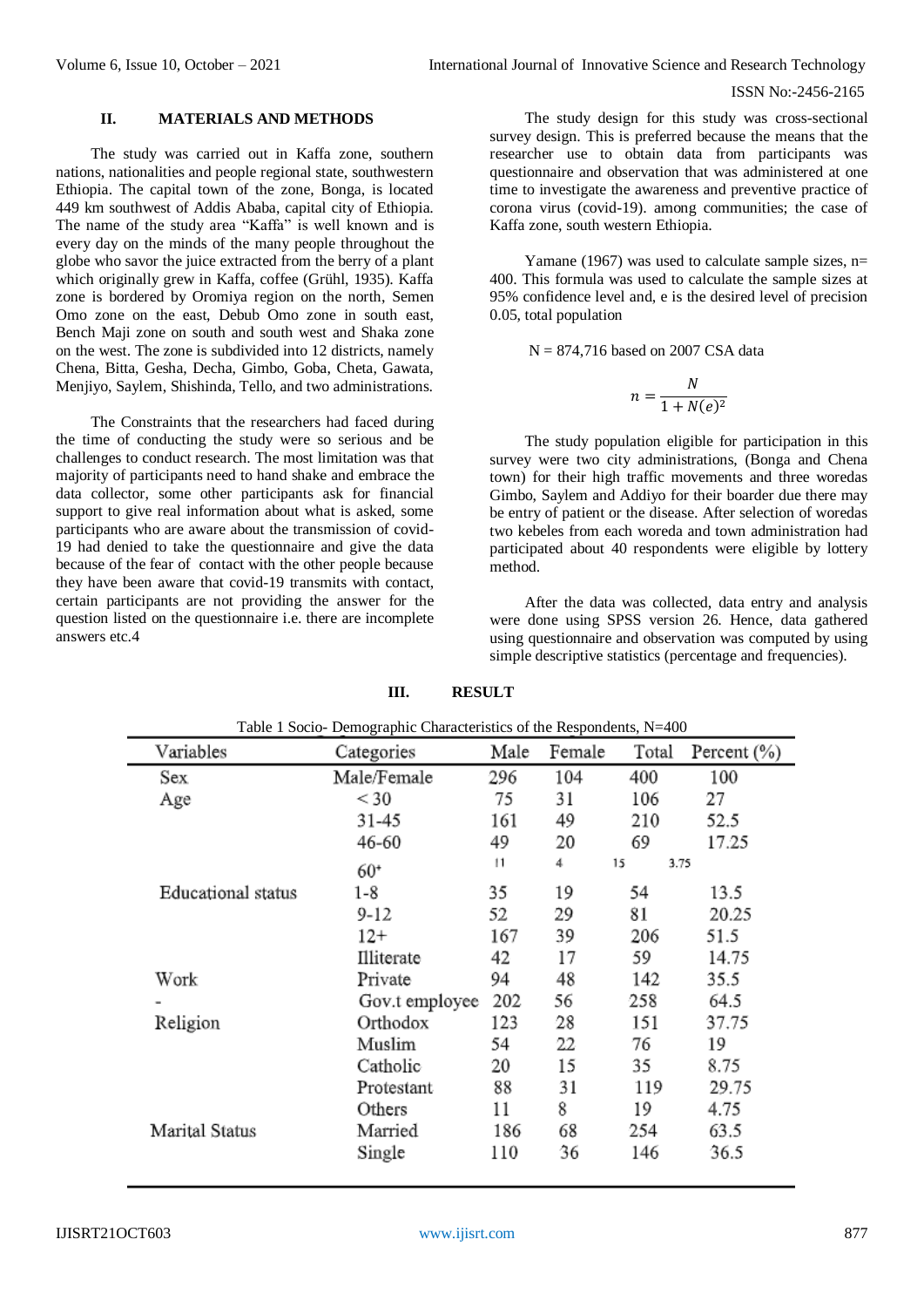A total of four hundred individuals were participated in this study. The objective of this study was to investigating the awareness and preventive practice of community. Hence, the total number of the distributed questionnaires were 400 and all questionnaires were filled completely and consistently with a response rate of 100%. Among the total respondents who filled the questionnaire 296 (74%) were males and the rest 104 (26%) were females. The majority of respondents' age was on the intervals of 31-45. As observed from above table majority of respondents 206 (51.5%) were above grade  $12<sup>th</sup>$ , hence, 258 (64.5%) of participants were government employee, 151 (37.75%) of respondents were orthodox religion followers and finally 254 (63.5%) of the respondents were married in their marital status.

| <b>Item</b>                            | Frequency | Percentage $(\%)$ |  |
|----------------------------------------|-----------|-------------------|--|
| It transmits from victim by            |           |                   |  |
| hand shaking and closes contact        | 244       | 61.0              |  |
| It caused by eating uncooked foods     | 33        | 8.3               |  |
| It Transmit by sneezing from victim to |           |                   |  |
| health person                          | 92        | 23.0              |  |
| No clue for its transmission           | 31        | 7.8               |  |
| Total                                  | 400       | 100               |  |

As it is displayed from the above table it assesses the awareness of the community in the study area and hence, 244(61%) of the participants replied that covid-19 transmits from victim to other by hand shaking and closet contact. Related to this the community have awareness about the transmission of COVID-19. Related to this 33 (8.3%) of the participants responded that coronavirus transmits by eating

uncooked foods, whereas 92(23%) of the respondents replied that covid-19 transmits by sneezing from victim to healthy person. However, 31(7.8%) of respondents replied that they did not have hint about the transmission of covid-19. Generally, in this context we understood that majority of the community aware that covid-19 transmits by handshaking and close contact.

| Table 3. Group of individuals affected by Corona virus |           |                |  |  |
|--------------------------------------------------------|-----------|----------------|--|--|
| <b>Item</b>                                            | Frequency | Percent $(\%)$ |  |  |
| Upper age groups                                       | 57        | 14.2           |  |  |
| Affects age independently                              | 321       | 80.3           |  |  |
| I have no awareness                                    | 22        | 5.5            |  |  |
| Total                                                  | 400       | 100            |  |  |

The above table demonstrates the age group that covid-19 affects. Hence, 57 (14.2%) of respondents aware that a covid-19 pandemic disease affects the upper age groups, 321(80.3%) of respondents replied that they have awareness that covid-19 affects age independently, while 22(5.5%) of respondents replied that as they have no awareness that which age group covid-19 affects. Here in this case, we understood that the age group affected by covid-19 were the upper age group; this in other way does not mean that the other age group were not affected by covid-19.

Table 4. Extent of awareness level toward covid-19

| Variable       | Frequency | Percent $(\% )$ |  |
|----------------|-----------|-----------------|--|
| Sufficient     | 207       | 51.7            |  |
| Not sufficient | 193       | 48.25           |  |
| Total          | 400       | 100             |  |

The above table displayed that the community's awareness level toward covid-19. Related to this 207 (51.7%) of participants replied that their awareness level is sufficient and they have good awareness about covid-19. While 193(48.25%) of respondents replied that their awareness is not sufficient and they did not have much enough awareness about covid-19. Hence, the community's awareness level is sufficient about the COVID-19 in general. However, the practical implementation needs care.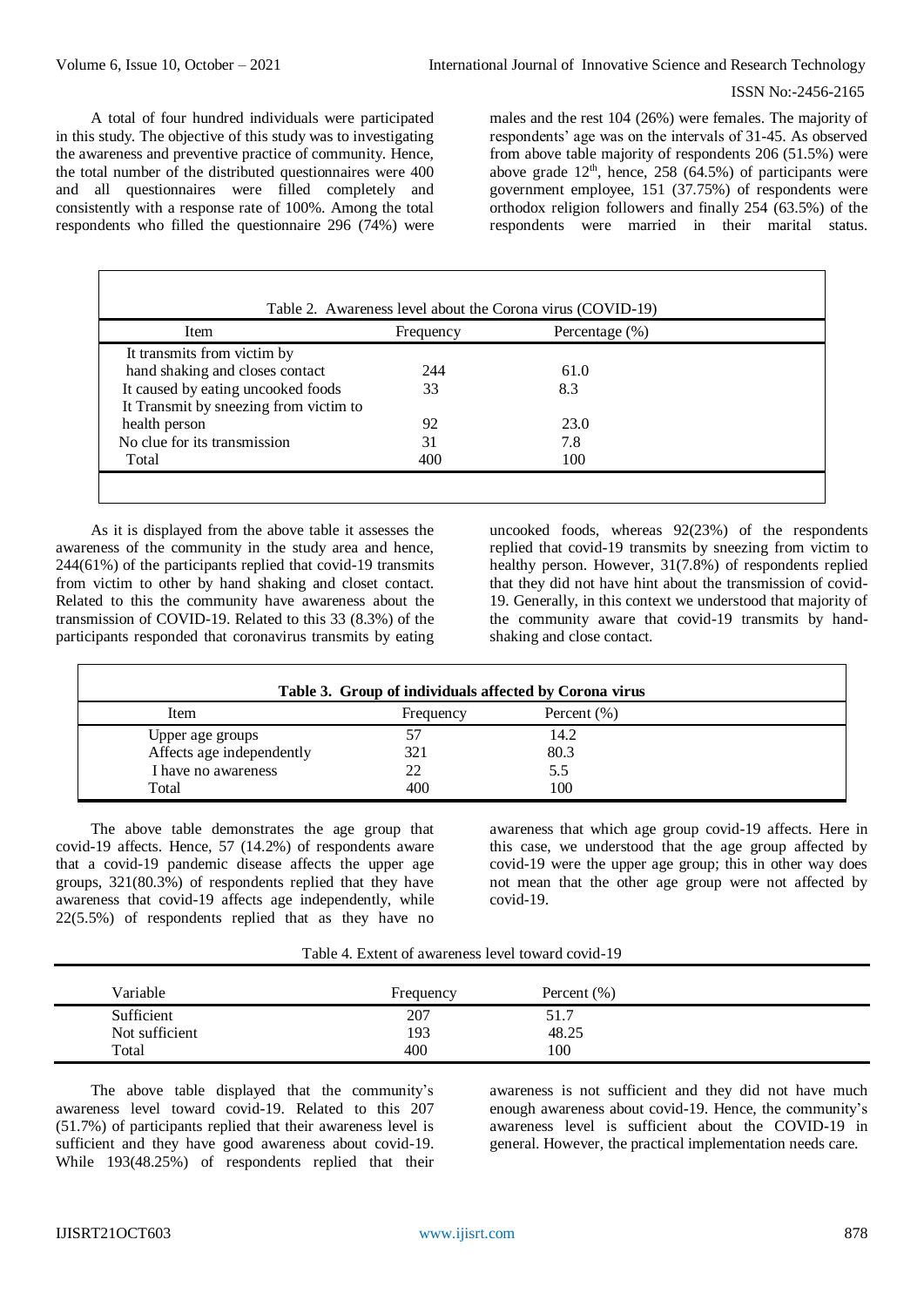|            | Table 5. Awareness creation |                        |  |
|------------|-----------------------------|------------------------|--|
| Response   | Frequency                   | Percentage $(\%)$      |  |
| <b>Yes</b> | 293                         | 73 <sub>2</sub><br>ر.ر |  |
| No         | 107                         | 26.8                   |  |
| Total      | 400                         | 100                    |  |

As it illustrated from the existence of community awareness creation; related to this 293 (73.3%) of the respondents responded that as there is awareness creation in their community while 107 (26.8%) of participants replied that there is no awareness creation program in their community. In this case community's awareness creation was made by Kaffa zone government medias.

|  |  |  | Table 6. ways by which community awareness was created |  |  |  |
|--|--|--|--------------------------------------------------------|--|--|--|
|--|--|--|--------------------------------------------------------|--|--|--|

| Ways                           | Frequency | Percent $(\%)$ |  |
|--------------------------------|-----------|----------------|--|
| By Radio                       | 138       | 34.5           |  |
| In Health organization service | 151       | 37.8           |  |
| In Idir/market                 | 108       | 27             |  |
| Total                          | 400       | 100            |  |

As demonstrated from the above table 6 the ways of community awareness creation were assessed. Related to this 138 (34.5%) of participants replied that the awareness about covid-19 was created through radio, while 151 (37.8%) of participants replied that their awareness toward

covid-19 was created through health organization service centers and 108 (27%) of participants replied that their awareness toward covid-19 was created when they are involving Idir as well as market places.

| Places         | Frequency | Percent |  |
|----------------|-----------|---------|--|
| In shops       | 57        | 14.2    |  |
| In market      | 44        |         |  |
| In lamentation | <b>TT</b> | 2.8     |  |
| All            | 288       | 72      |  |
| Total          | 400       | 100     |  |

As it is displayed from the above table, the community's belief of keeping physical distancing is effective; related to this 57  $(14.2\%)$  of respondents replied that they have confidence keeping physical distancing is effective in shops, while 44 (11%) of respondents believe and replied that keeping physical distancing in market places is effective, 11 (2.8%) of participants replied that

keeping physical distancing in crying is effective not to be affected by COVID-19. And lastly, 288(72%) of respondents replied that all the above places have high opportunity to transmit the disease. From the above table, it is real that physical distancing is effective in different aspects of the community's day to day activity.

|  |  | Table 8. Duration of awareness creation provided |  |  |
|--|--|--------------------------------------------------|--|--|
|--|--|--------------------------------------------------|--|--|

| Periods     | Frequency | Percent $(\% )$ |  |
|-------------|-----------|-----------------|--|
| Many Times, | 147       | 36.8            |  |
| Twice       | 53        | 13.3            |  |
| Rarely      | 163       | 40.8            |  |
| Once        | 36        | Q               |  |
| Total       | 400       | 100             |  |

The above table demonstrates the duration of awareness creation provided in the community; beside to this 147(36.8%) of the participants responded that awareness creation is provided many times, 53(13.3%) of participants responded that awareness creation is provided twice a week, 163 (40.8%) of participants replied that awareness creation was provided rarely and finally 36 (9%) of respondents responded that in their community awareness creation is provided once a week. The other issue is duration of awareness creation that majority of community aware that awareness creation was made many times by different medias in different dimensions of the communities.

Table 9. Corona virus disease can be protected only with belief alone without any suggested protection ways

| ∸ariabi∟                       |                      | Percen |  |
|--------------------------------|----------------------|--------|--|
| .                              | $\sim$ $\sim$ $\sim$ |        |  |
| strongly<br>disagree<br>ັ<br>ັ | 201                  | 50.2   |  |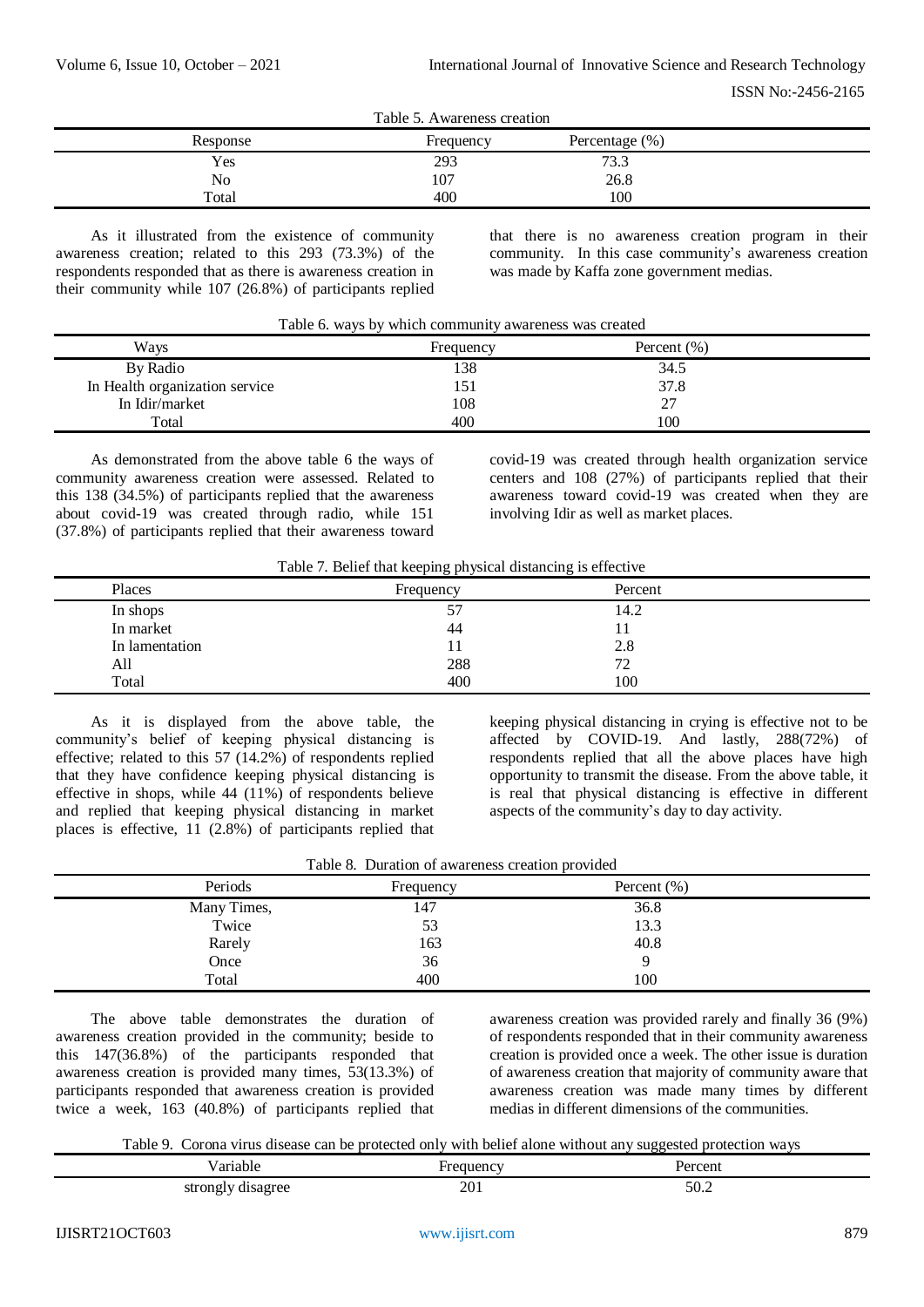| Volume 6, Issue 10, October $-2021$ | International Journal of Innovative Science and Research Technology |                    |  |  |  |
|-------------------------------------|---------------------------------------------------------------------|--------------------|--|--|--|
|                                     |                                                                     | ISSN No:-2456-2165 |  |  |  |
| disagree                            | 71                                                                  | 17.8               |  |  |  |
| undecided                           | 62                                                                  | 15.5               |  |  |  |
| agree                               | 44                                                                  | 11.0               |  |  |  |
| strongly agree                      | 21                                                                  | 5.3                |  |  |  |
| Total                               | 400                                                                 | 100.0              |  |  |  |
|                                     |                                                                     |                    |  |  |  |

As it is displayed by the above table, participants awareness assessed and with respect to this 201 (50.2%) and 71 (17.8%) of participants replied that they strongly disagree and disagree respectively that Corona virus disease cannot be protected only with belief alone without any suggested protection ways. Contrary to this 44 (%) and 21 (5.3%) of

respondents replied that they agree and strongly agree with the point Corona virus disease can be protected only with belief alone without any suggested protection ways. Here from the above case participant believe that covid-19 may not be protected solely by belief without any determined protection ways.



Among different methods used for prevention of covid-19 by local people in the study area more than 50%'s use water and soup, whereas face mask users are fewer in number.



Figure 2. Do you use soup and water in your outdoor?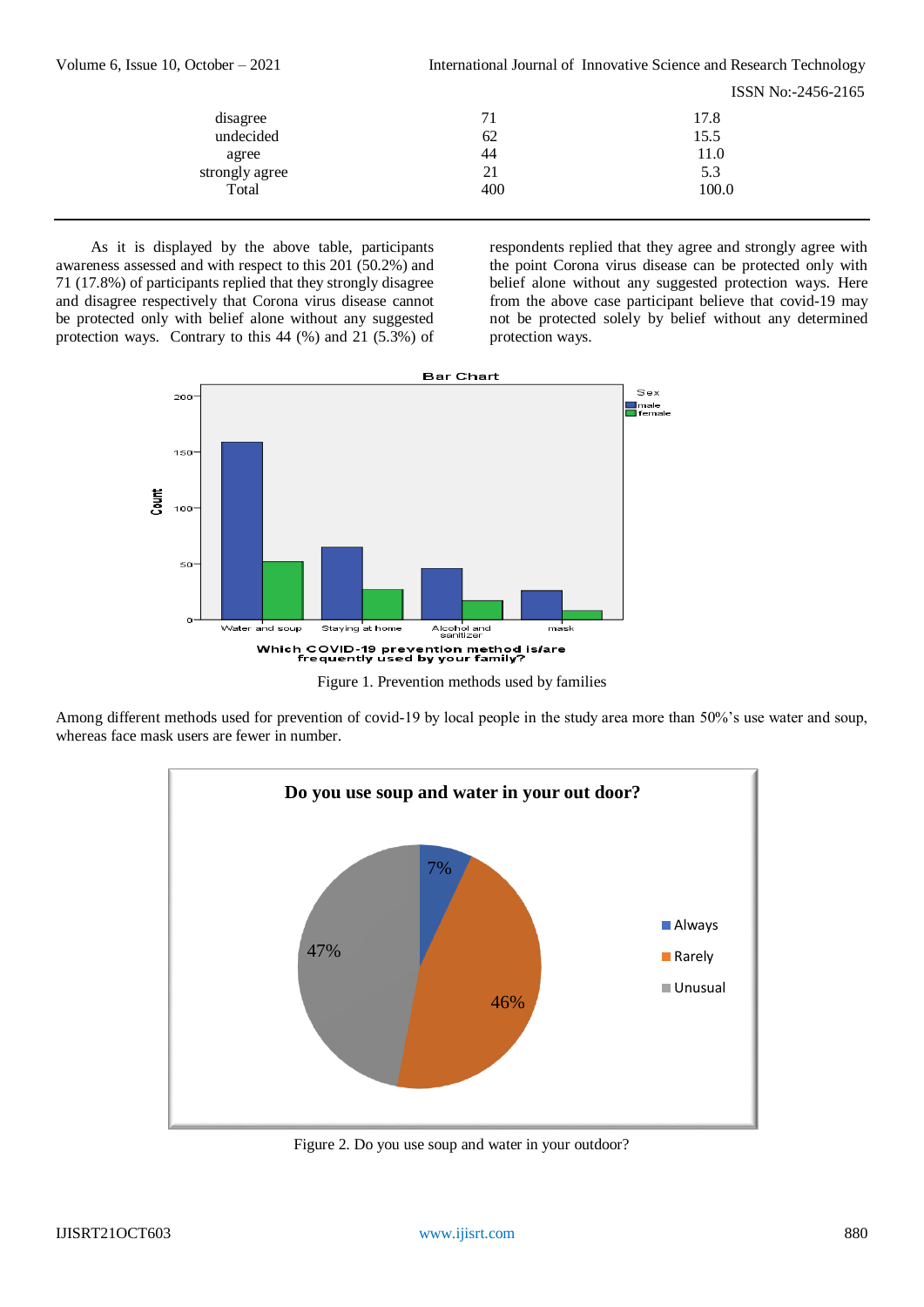As shown in chart above about 188(47%) of the respondents do not practiced using soup and water as a preventive measure; 184(46%) rarely use and the rest only about 28(7%) of the population always use prepare water and soup out door in their home area.

| Table 17. Staying at home and avoid hand shaking cannot protect Corona virus disease |  |  |  |  |  |
|--------------------------------------------------------------------------------------|--|--|--|--|--|
|                                                                                      |  |  |  |  |  |

| Item              | Frequency | Percent |  |
|-------------------|-----------|---------|--|
| Strongly disagree | 176       | 44.0    |  |
| dis agree         | 25        | 6.3     |  |
| Undecided         | 81        | 20.3    |  |
| Agree             | 50        | 12.5    |  |
| strongly agree    | 66        | 16.5    |  |
| Total             | 400       | 100     |  |

In prevention of staying at home issue and avoiding at home to prevent covid-19; majority or 176(44%) of the respondent strongly disagree, and the list percent's 25(6.3%) disagree: 81(20.3%) respondents undecided; 50(12.5%) agreed; 66(16%) are strongly agreed on the idea of staying at home and handshakes cannot prevent corona virus disease. Finally, majority of the communities agree that by staying at home they can prevent corona virus transmission and overall effect on their health situations.

## **IV. DISCUSSION**

As of August 23, 213, 489 confirmed cases of COVID-19 had been reported worldwide, including 804,556 deaths. In Saudi Arabia, 104,000 cases have been confirmed. In our study, most participants had a high level of knowledge regarding COVID-19. Indeed, 61% of participants aware that COVID-19 transmits from victim by hand shaking and closes contact and 80.3% of participants aware that COVID-19 age independently respectively. This high level of knowledge was resulted from the Ethiopia's MOH's efforts to increase public knowledge of this novel virus by sending mobile messages and using different means of communication, including television and social media. A consistent study that Zhong et al conducted on Chinese residents also assessed participants' knowledge of COVID-19. (Zhong B, Luo W, Li H, et al.,2020). During the rapid rising era of the COVID-19 outbreak, the majority of communities had good information, optimistic attitudes, and suitable procedures about COVID-19. Furthermore, good COVID-19 knowledge is linked to positive attitudes and safe COVID-19 practices, implying that health education programs aiming at enhancing COVID-19 knowledge can assist encourage positive attitudes and safe COVID-19 practices.

Hence, majority of residents in this study findings suggest that Chinese residents of a relatively high level of socioeconomic status, in particular women, have had good knowledge, optimistic attitudes, and appropriate practices towards COVID-19 during the rapid rise period of the COVID-19 outbreak. Particularly their knowledge of the clinical characteristics and prevention of the virus. In their study, the authors reported that most of the respondents (90%) were knowledgeable about COVID-19, consistent with the results of our study. Hence, in order to develop the awareness of communities about COVID-19 and its

preventive practice in their day-to-day life activity several activities are done; such as announcement about prevention of COVID-19 with different social media, television, radio, presentations about COVID-19 with microphones where peoples are accumulated in one area such as market place, educational setting, funerals, weeding, night parties etc. Similarly, a study by Peng et al that assessed Chinese University students' knowledge regarding COVID-19 reported that most of the participants (82.34%) had a basic knowledge of this disease (Peng Y, Chenchen P, Zheng Y, *et al.,* 2020). In other study conducted in China assessed the Chinese knowledge about coronavirus; regarding with this China community have good knowledge about the virus. Hence, Chinese government had played a great role in developing the community's awareness by different medias. Aside from that, the government plays an important role in raising community awareness and attitudes by disseminating important information through mechanisms such as television, social media, barouches, and magazines, among others, to raise community awareness and attitudes about how to avoid being afflicted by the virus. Another study by Hussain et al reported that Nepalese residents exhibited satisfactory knowledge (Hussain A, *et, al*., 2020). A similar study that Abdelhafiz et al assessed Egyptians' overall awareness' toward and knowledge and perceptions of this novel coronavirus disease and reported that the participants generally had good knowledge, which is consistent with our study; therefore, according to Annune, A.*E et al.,* 2020) study, when an individual comes in contact with an infected person, there are high chances of an individual becoming a victim and the end result in most cases is death as no vaccine has being discovered yet. But not only direct and closed contact with victim spread this disease, but also contacting anything that the victim contacted with.

In our study about 7% respondents do have no know the way of transmission on novel corona virus yet as well as the symptoms of the coronavirus. Thus, those who have no clue about the transmission of COVID 19, have chance to spread disease in the community. Thus, both the public organization, private sectors and concerned bodies should set strategies how to fill this knowledge gap. In addition, ever body should have played the great role in creating awareness about the about a coronavirus outbreak and to date, the virus is no drug or vaccine proven to treat or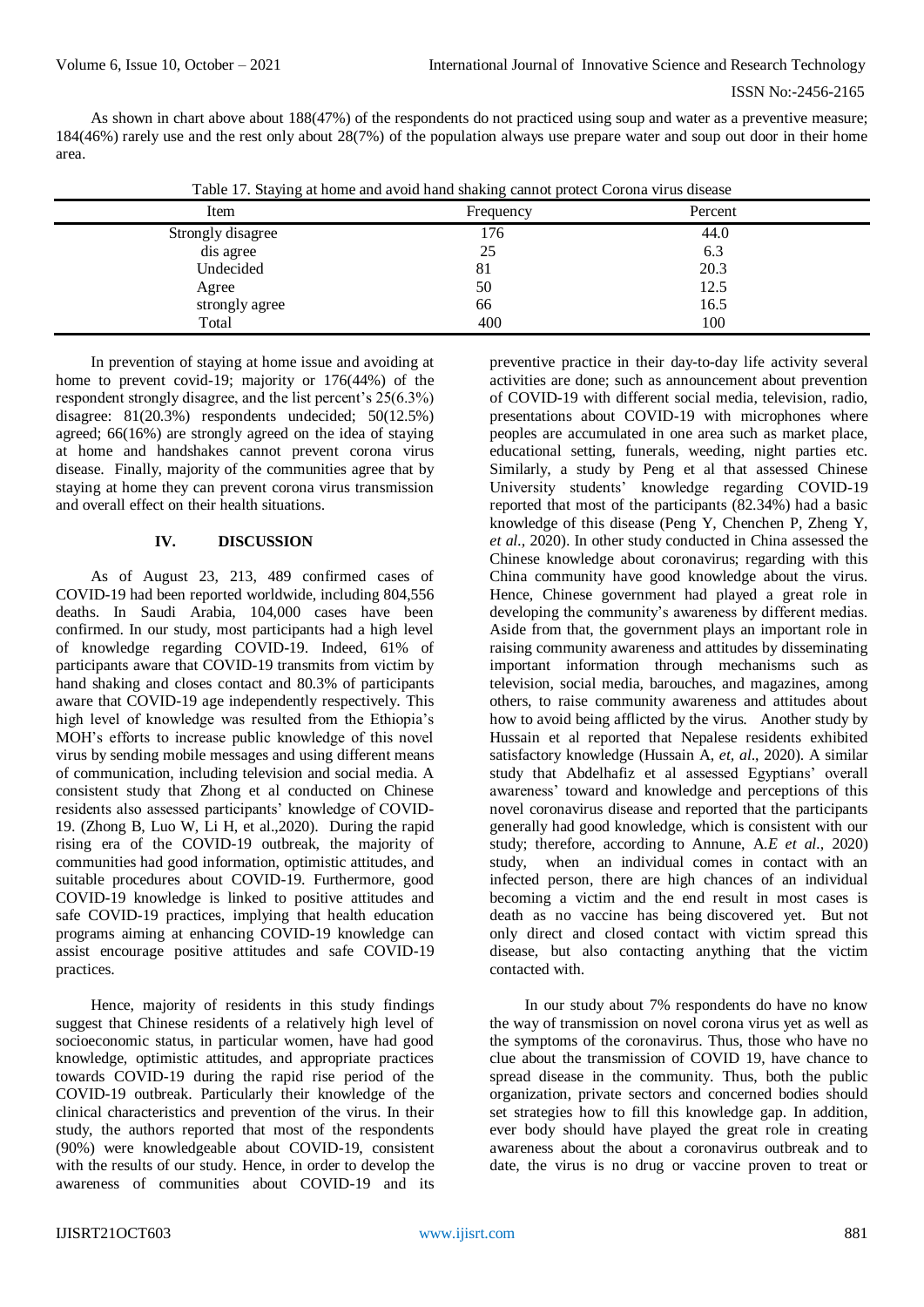prevent COVID-19, in order to reduce the transmission of COVID-19 and to save many lives.

In general, as the data presented in the study discloses, the respondents expect continuous creation among the community and the zonal government and concerned bodies to pay attention on pandemic issues. On the other hand, most of the respondents indicated that, even the awareness was created among the community through different Medea and different concerned bodies, only small portion of community have sufficient awareness. But large portion of community are not still totally pay attention to aware about COVID 19, crisis. Therefore, it seems reasonable to conclude that the community needs additional efforts from concerned body to address full awareness about COVID-19 pandemic.

Taking time to read, listen or watch informative media is an essential part of any professional's life and any bodies to prevent themselves from the deadly virus, but not everyone makes this part of their daily life. If leaders are not constantly eager to expand their knowledge, especially in their particular field, it would be so difficult to be successful in their leadership. Uncreated awareness can incur various challenges including poor choices, focus placed in the wrong areas increased costs, lost opportunities, decreased leverage, loss of efficiency, dissatisfaction. Ultimately poor planning impacts on the nature and quality of service provided because the resources are not available to meet existing needs or respond quickly to ever Changing needs. In a study conducted in the awareness of COVID-19 pandemic among interns by (Priya and Sherkhane 2020), tertiary care hospital in Dharwad district, Karnataka, were updating their knowledge on an everyday basis and knew the protocols and standard operating procedures framed by the state. This shows 26.8% of participants were still doubtful where the creation of awareness was created or not. This is the reason of being farness from electronics media and from the source of information as well as lack of skill to search relevant information from different social media through technology. In addition, certain communities are not careful and they did not follow the media effectively to aware about coronavirus and to prevent oneself as well as the community from such virus.

In this regard all of the informants (100%) have responded that the awareness was created among the community through different media and different place. The reason why crating awareness is an important for community is that, the proper aware of the crisis of COVID 19, protect the community from exposers and minimize the spreading virus throughout the community. It looks evident from the description of the data in the study shows that the awareness was created through different media or not.

According to study conducted by (Priya and Sherkhane, 2020), there is death in awareness of coronavirus pandemic which is masked by more of myths rather than authentic facts. In this study the results of the study are not depending facts and the results are seeming fabricated truth which does not follow scientific procedures to collect the

data that comprises awareness. This in other way have no scientific base and the result may not be scientific. In our study participants were aware of the COVID 19, disease symptoms, the controlling process and the way of spreading in different degrees. This finding was revealed by collecting data by following scientific procedures and hence, the result was scientific contrary to the above research finding. In other words, the majority of individuals are prohibited from engaging in commonplace actions such as hand shaking and kissing. In other words, people are forbidden from engaging in activities that promote the transmission of the coronavirus in general. As a result, communities are limited in their ability to shake hands during social events such as funerals, weeding, and so on.

This result on the other hand opposed with the most practical activity of most area i.e., many people were observed hand shaking and cares as well as unlimited mobility while data collection period against prevention of spread of covid-19 virus is to limit the community activities between people to prevent infection through the government's action rules (Wu Z, McGoogan JM., 2020), more over on the study done by Rahman & Sathi, 2020 in which 18-29 ages are more likely stay at home. The respondents in the study area about 149 (37.3%) reacted that strongly dis agree with respect to corona virus disease can be prevented by using alcohol and sanitizer. 146(36.5%) of the people in the study area do not relate Covid-19 viral disease with belief, whereas 85(21.3%) strongly agree on covid-19 disease is related with belief of the society in the area. Respondents in the study area replied that about 232 (58%) responded that using mask is not effective preventive measure of the covid-19 in the area. This may be due to due some people perceive that mask by itself cases respiratory health problem or personal belief that COVID-19- 19 is devein curse and that cannot stop by wearing of face mask. Majority of the respondents 196(49%) responded it is possible to prevent covid-19 disease by using or practicing preventive guideline set by health organization.

#### **V. CONCLUSION**

The findings in this study revealed that community's awareness is a high on each specific aspect of COVID-19 among the study participants. However, only some member of community had adequate awareness about the COVID-19 disease. Community only acquired sufficient information about the preventing and controlling the spread of COVID-19 virus, its symptoms, way transmission and available treatments. Ethiopia's MOH's efforts increases public awareness of community about the novel virus by sending mobile messages and using different means of communication, including television and social media.

Communities are not still totally pay attention to aware about COVID 19, crisis. Therefore, it seems reasonable to conclude that the community needs additional efforts from concerned body to address full awareness about COVID-19 pandemic. Related to this taking time to read, listen or watch informative media is an essential part of any professional's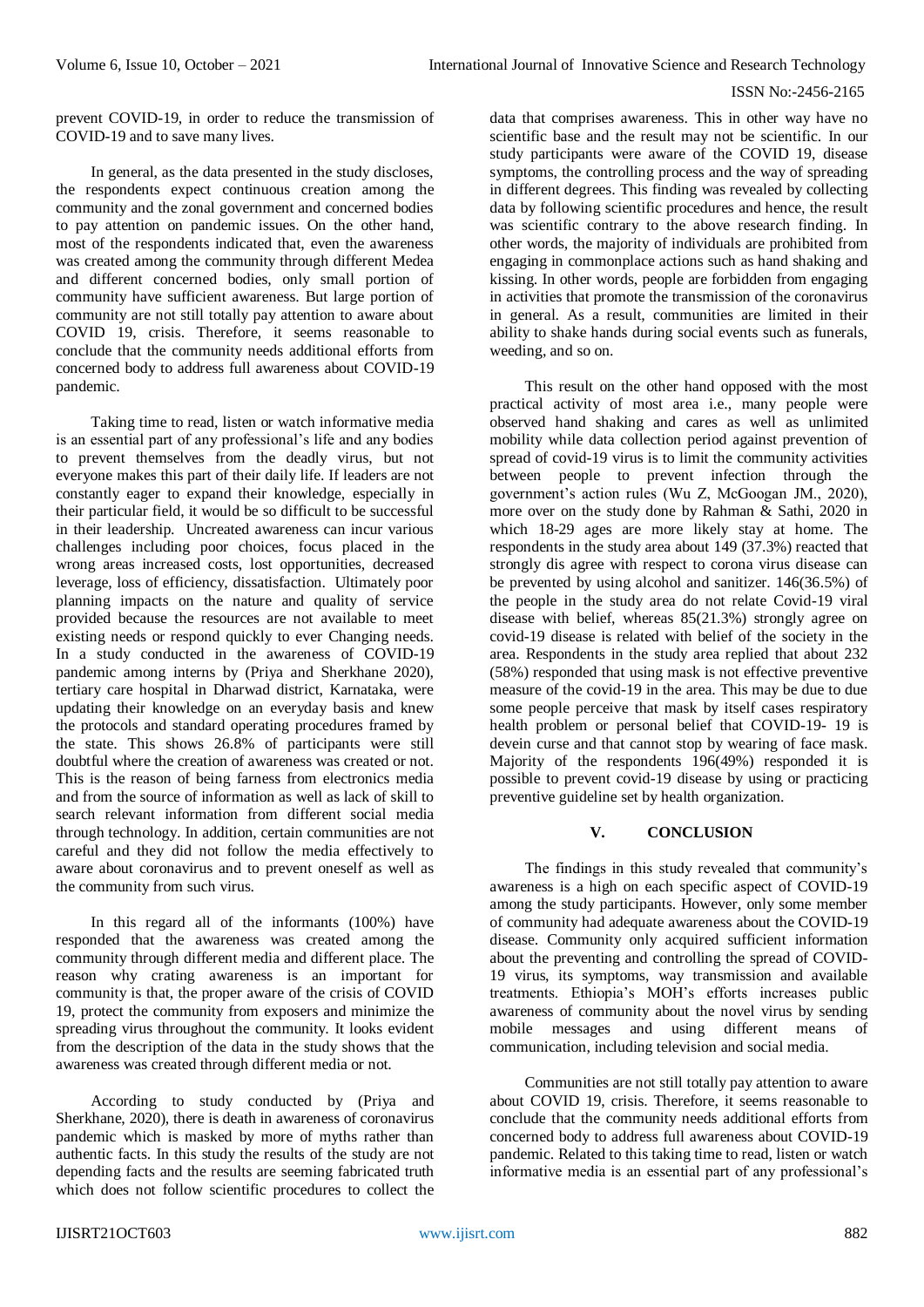life and any bodies to prevent themselves from the deadly virus, but not everyone makes this part of their daily life.

In this regard all of the informants (100%) have responded that the awareness was created among the community through different media and different place. The reason why crating awareness is an important for community is that, the proper aware on the crisis of COVID 19, protect the community from exposers and minimize the spreading virus throughout the community.

The reason why creating awareness is an important for community is that, the proper aware of the crisis of COVID 19, protect the community from exposers and minimize the spreading virus throughout the community. Communities have knowledge, awareness and confidence that Corona virus disease transmit from victim to healthy one during sneezing and coughing as they are aware from different ways.

The findings in this study revealed that community's awareness is a high on each specific aspect of COVID-19 among the study participants. However, only some member of community had adequate awareness about the COVID-19 disease. Community only acquired sufficient information about the preventing and controlling the spread of COVID-19 virus, its symptoms, way transmission and available treatments. Ethiopia's MOH's efforts increases public awareness of community about the novel virus by sending mobile messages and using different means of communication, including television and social media.

Community are not still totally pay attention to aware about COVID 19, crisis. Therefore, it seems reasonable to conclude that the community needs additional efforts from concerned body to address full awareness about COVID-19 pandemic. Related to this taking time to read, listen or watch informative media is an essential part of any professional's life and any bodies to prevent themselves from the deadly virus, but not everyone makes this part of their daily life.

In this regard all of the informants (100%) have responded that the awareness was created among the community through different media and different place. The reason why crating awareness is an important for community is that, the proper aware on the crisis of COVID 19, protect the community from exposers and minimize the spreading virus throughout the community.

The reason why creating awareness is an important for community is that, the proper aware of the crisis of COVID 19, protect the community from exposers and minimize the spreading virus throughout the community. Communities have knowledge and awareness and confidence that Corona virus disease transmit from victim to healthy one during sneezing and coughing as they are aware from different ways. And hence, the finding revealed that According to finding in this research communities wash their hand in order to prevent covid-19 better than the previous.

#### **RECOMMENDATIONS**

**S**ome of the participants had no adequate awareness and preventive practices about the COVID-19 disease to protect one self, family as well as community and the world. Hence, Kaffa zone government should create adequate awareness as well as to practice how to prevent oneself from COVID-19 by making dual cooperation with Kaffa zone health organizations. In addition, community only acquired sufficient information about how to preventing and control the spread of COVID-19 virus, its symptoms, way transmission and available treatments. What we suggest here is that approximately communities in Ethiopia settled in rural settlement where public infrastructures are less and even, we can say absent; among this electricity is the one by which peoples consume power for the sake of television watching. In spite of this, Kaffa zone as well as stakeholders should have to provide ample information for all communities including urban and rural societies to aware about COVID-19 and practice how to prevent.

All concerned bodies should have to develop the attention of the communities to keep all preventive practices that WHO have declared to protect from COVID-19.

Some peoples perceive that mask by itself causes respiratory health problem or personal belief that COVID-19- 19 is devein curse and that cannot stop by wearing of face mask. Related to this Kaffa zone health organization and religious leaders should have to work cooperatively that using face mask can prevent us from COVID-19 by against this disease is not devein curse.

# **ACKNOWLEDGMENT**

We would like to thank Bonga University because of funding to accomplish our study. Our deep gratitude also goes to our study subjects who were volunteered and took their time to give us all the relevant information for the study.

#### **Competing interest**

The authors have declared that no competing interests.

#### **REFERENCES**

- [1]. Adhikari SP., Meng S, Wu YJ, Mao YP, Ye RX, Wang QZ, Sun C, Sylvia S, Rozelle S and Raat H (2020). Epidemiology, causes, clinical manifestation and diagnosis, prevention and control of coronavirus disease (COVID-19) during the early outbreak period: a scoping review. Infectious diseases of poverty, 9(1): 1-12.
- [2]. Annune, A. E. (2020) 'DigitalCommons @ University of Nebraska - Lincoln Sensitization and Awareness Creation as Tools for Curbing Perceived Effects of COVID-19 Pandemic on University Library Users in Nigeria', (September).
- [3]. Bhagavathula AS, Aldhaleei WA, Rahmani J, Mahabadi MA, Bandari DK. Novel Coronavirus (COVID-19) Knowledge and Perceptions: A Survey